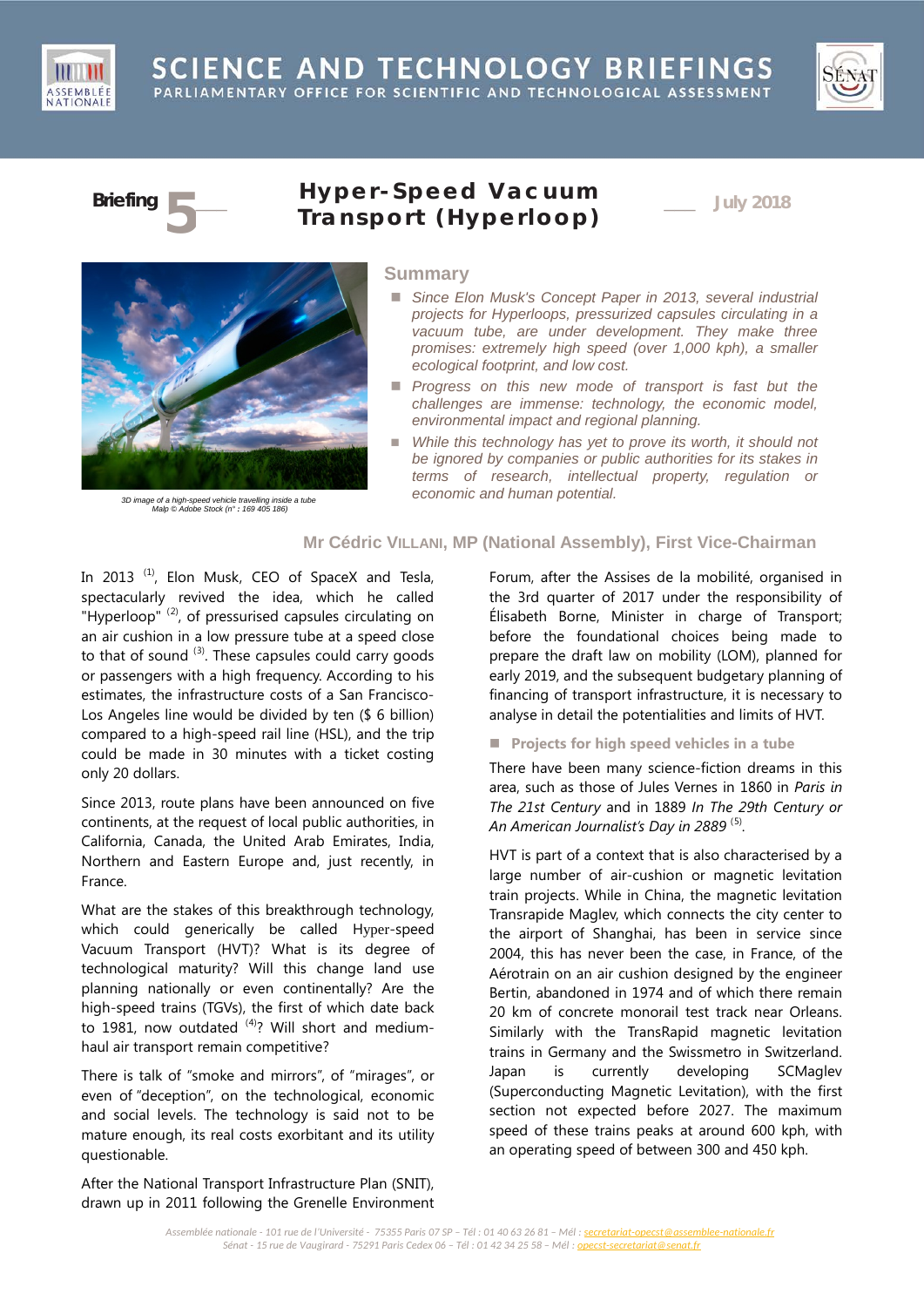In this uncertain context, projects have been spectacularly revived as a result of Elon Musk's initiative. Musk has not filed a patent, but every year since 2015 has organised a competition for the best university projects; 20 universities from the American, European and Asian continents were selected for the award of the prize on July 22, 2018  $^{(6)}$  $^{(6)}$  $^{(6)}$ . In 2016, Musk also created The Boring Company, a company that progresses the project of an underground HVT which would connect the main cities of the northeastern United States (including New York and Washington). Regulatory permits are in the process of being requested. But Elon Musk does not invest in any of HVT's approximately 12 industrial projects, which are developing in a climate of fierce competition and a race for investors. The three main young companies are:

- Virgin Hyperloop One (VH1)<sup>([7\)](#page-5-2)</sup>, in California, which has raised the most funds (\$280 million), with the recent entry into its capital of Richard Branson and which is also supported by the SNCF;

- **Hyperloop Transportation Technologies** (HTT)<sup>([8](#page-5-3))</sup>, also in California, based on the original model of crowd-sourcing, with a community of researchers and engineers worldwide remunerated in stock options;

– and **TransPod** ([9\)](#page-5-4) , in Canada, co-founded by Frenchman Sébastien Gendron with, in particular, a contribution of Italian capital.

The last two companies have recently undertaken, with the help of the local authorities and the State, to set up their European research center and a test track, near Toulouse and near Limoges.



Three smaller companies are European: Hardt (Netherlands), Zeleros (Spain) and Hyper (Poland).

#### **The technological challenges**

The main technological building blocks needed for HVT already exist, the major challenge being how to integrate them. Very few documents have been published on the technologies, for reasons of competition and intellectual property (the Inductrack, JetGLide, and Quantum Power patents). The three main start-up interviewed, as part of a non-disclosure agreement with the Office, explained that considerable progress had been made since the Elon Musk Concept Paper, especially compared to previous generations of very expensive Maglev trains <sup>([10](#page-5-5))</sup>.

All the projects are based on similar **fundamentals**: two low pressure tubes (100 Pa) on pylons; centralised autopilot with all the capsules travelling at the same speed; windowless capsules  $^{(11)}$  $^{(11)}$  $^{(11)}$  carrying 20 to 40 passengers (or several tons of goods); a frequency of one capsule every 30 to 80 seconds; turnouts with launching ramps; complex stations to allow frequent departures.

All companies are working on **magnetic levitation** and linear induction motor propulsion, but with important variations: active or passive magnetic levitation, continuous or intermittent propulsion, on-board batteries or energy on the ground, permanent magnets or not.

The biggest challenges have been or are about to be solved, according to the companies surveyed, with differing technical options:

– the dissipation of the kinetic energy of the capsules by reducing the thermal footprint  $(12)$  $(12)$  $(12)$ , braking recovery and evacuation by the track, the capsule and the vacuum inside the tube;

– road routing, where economic optimisation would be carried out on a case-by-case basis between speed (the shorter the journey time, the more attractive and therefore profitable the transport will be) and cost (a straight line requires tunnels and viaducts)  $(13)$  $(13)$ ,

– normal acceleration and deceleration between 0.1 and 0.3 g, so as not to inconvenience passengers  $(14)$  $(14)$  $(14)$ 

– magnetic fields which bypass the capsules to avoid exposing passengers;

– a device for stabilising the capsules, taking into account the imperfections, even minute ones, of the tube;

– disturbance problems at the approach of speed of sound (Kantrowitz limit);

– vacuum management through highly controlled sealing and optimisation of pumping systems;

- metal alloy tubes with regular expansion joints;
- pylons with earthquake protection properties;

– safety devices inherited from aviation or railways, with emergency procedures in case of rapid repressurisation of the tube (airlock, evacuation of passengers ...).

 **What is a credible time horizon for deployment?**

According to public information, Hyperloop Transportation Technologies is aiming for a first commissioning between Al-Ain and Abu Dhabi (United Arab Emirates) in the **early 2020s** ([15](#page-5-10)). Virgin Hyperloop One, for its part, has signed a framework agreement with the State of Mahārāshtra (India) to build a line between Pune and Mumbai, which passengers could use by **the mid-2020s**. Transpod claims that it will be able to carry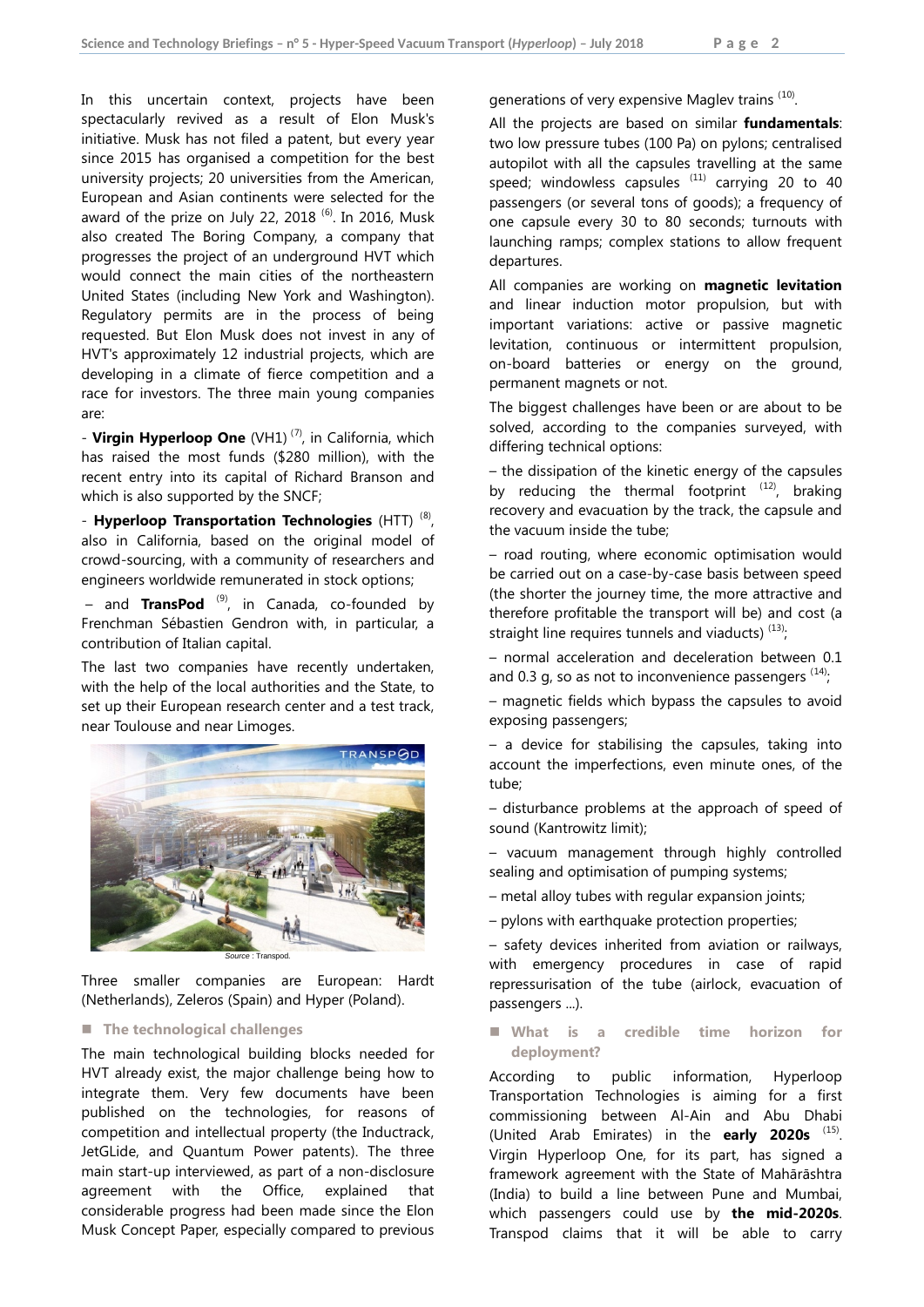passengers in the early 2030s, after an initial use of its device for the transport of light goods.

#### ■ The costs of HVT

Elon Musk's initial figures are being questioned. Some start-ups surveyed now estimate that the infrastructure of a HVT line would cost between 60% and 100% of that of an HSL. The geography of each route is differrent, with tunnels and viaducts that can lead to quadrupling construction costs. For the record, an HSL in France costs about 20 million euros per km.



But more than on the infrastructure costs (CAPEX), it is on the **operating expenses** (OPEX) that the gap would widen. The start-ups developing HVT estimate that their OPEX would be much lower than those of HSL: the absence of friction (because of vacuum and magnetic levitation) causing reduced energy consumption and mechanical fatigue; protection against bad weather (such as snow), and automation.

Today, only the Paris-Lyon HSL is financially profitable. HSLs built later have only been profitable in socio-economic terms (integrating time savings and environmental benefits). Most of the HSLs currently under development are not profitable in socioeconomic terms and even less so financially. In comparison, start-ups developing HVT estimate the return on investment of their lines at between 8 and 11 years. The price of the ticket would remain lower (or equal) to that of an HSL.

#### **The ecological stakes**

As the HVT is electrically powered, it does not emit CO2 in operation, in a context where global warming is tending to increase the price per ton of CO2.

Some 70% of the energy consumption of a HSL is due to air and wheel friction: the designers of the HVT believe that the energy consumption in operation could even be lower than the production of renewable energy which would result from the installation of solar panels, or even wind turbines or geothermal units.

In comparison with the noise pollution of the plane and the train, HVT would have a very low noise level, which one of its designers estimates to be that of a plane at 50 km altitude. This makes it possible to

envisage, for a line on pylons with two tubes, a corridor of a width of only 10 m.

HVT would decongest roads (reducing traffic jams and pollution) and represent a more environmentally friendly alternative to short-haul and medium-haul aircraft. It would absorb some of the world's air traffic, which has doubled every 15 years since 1945.

■ Social and economic stakes

Transport economists question of usefulness of speed. On the one hand, faster transport saves time, which is becoming the scarce resource of the contemporary world. It makes it possible to bring territories closer together, for example around a large metropolis, by developing economic activity, by opening up rural areas and by increasing access to work. They allow a more fluid circulation of people and ideas, an agent of progress. They free time for work but also social relations and leisure and thus improve the quality of life.

Ivan Illich, in the 1970s  $^{(16)}$  $^{(16)}$  $^{(16)}$ , challenged the social utility of speed, developing the notion of "generalised speed", which integrates the individual and social costs of purchasing power  $(17)$  $(17)$  $(17)$  with physical speed. These costs are first and foremost the price of the tickets. History shows that, the lower times and price per kilometre fall, the more people increase their journeys and, therefore, their time and their transportation expenses. These costs are also made up of collective costs for society: public subsidies to public transport, in a context of dwindling public funds; environmental (CO2 and noise) and energy costs; and social costs. There is a danger of creating a two-speed transport system - no pun intended where the fastest are reserved for the richest (the Concorde was an example), with an increase in inequality.

An HSL can accommodate a maximum of 12,000 people per hour; with the new HSL (TGV) carriages, it will be possible to go up to 15,000. An HVT capsule of 40 people every 30 seconds allows a maximum flow of 4,800 passengers at peak times. Even under these best-case hypotheses, HVT **output** would still be three times lower than that of a HSL.

On the other hand, the HVT allows transport with very agile demand: no need to reserve, as soon as a capsule is full, it can leave. Culturally, it fits into the "shared economy" alongside carpooling, car sharing or even bike sharing.

HVT is a perfect match for the expected growth in ecommerce transport needs with personalized priority shipments. Operators like DHL, DP World  $(18)$  $(18)$  $(18)$  or Amazon have already shown interest. Delivery speed reduces storage costs.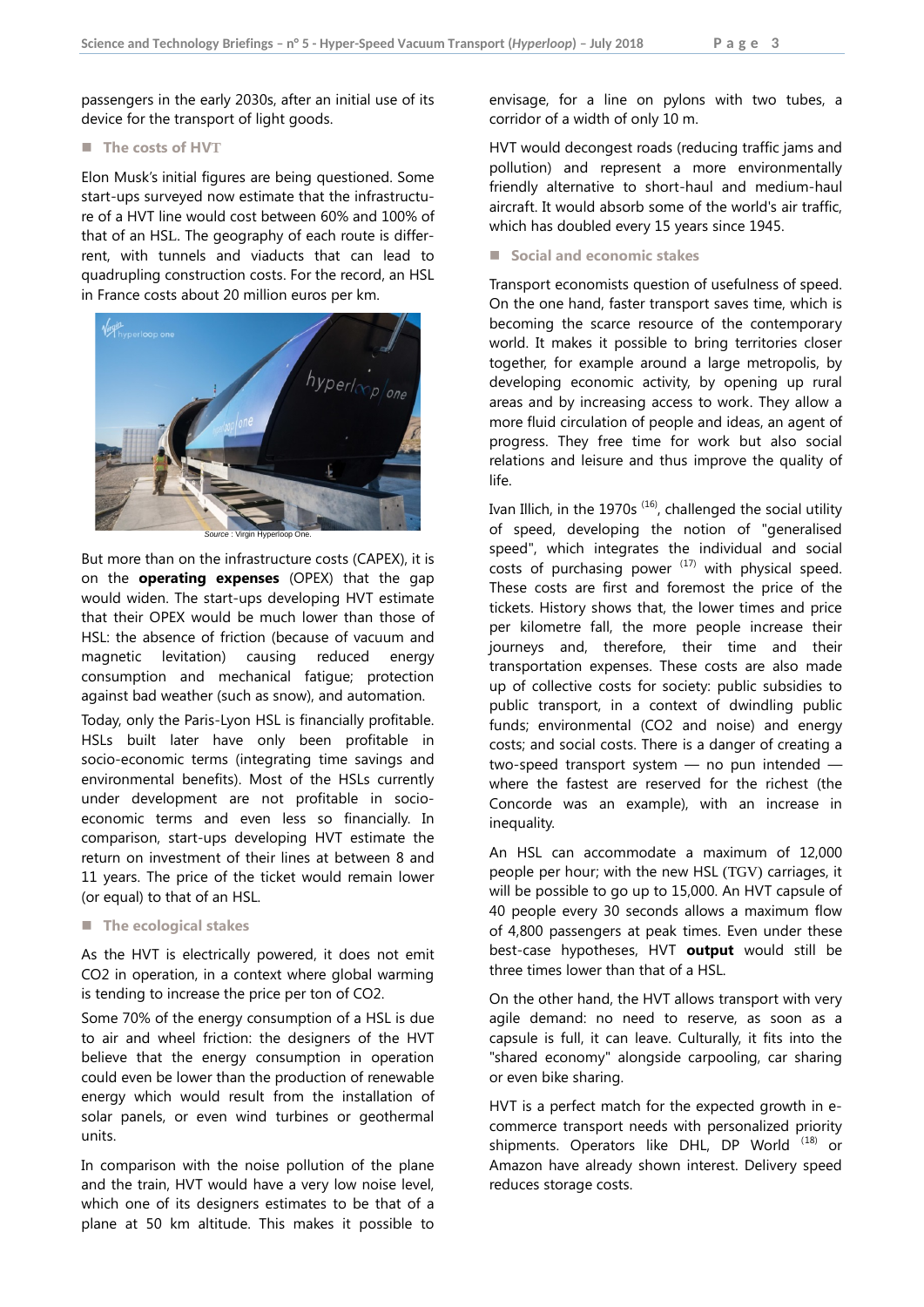

*Source*: Hyperloop Transportation Technology.

From a land use perspective, there are many questions. Theoretically HVT would bring suburbs closer to the city centres: the advantage of better access to work or the drawback of dormitory cities? Contrary to what many local politicians believe, economists have shown that lower transport costs have favoured urban concentration ([19\)](#page-5-14).

While HVT seems well suited to nation-continents like the United States or India, what about small European countries already equipped with HSL? Its utility could be in the links between capitals or European metropolises, or between airports. But would the links between metropolises without intermediate stops be to the detriment of the territories being crossed?

HVT projects are not intended to replace other modes of transport, such as HSL and air links. Beyond 1,000 km, especially for journeys that necessitate crossing the sea, flying remains competitive. Although some HVT lines of less than 400 km are possible, the train has a definite advantage because of the smaller difference in duration and access to city centres that it allows without changing vehicles. This is one of the difficulties of HVT, namely that it will be very difficult, if not impossible, to build lines in major cities to the centre of town, because of the difficulty and cost of necessary expropriations. The proposed response is the connection of HVT lines to multimodal hubs airport, metro or express subway - to seamlessly connect city centres in less than 30 minutes.

#### **Conclusions**

HVT technology has developed enormously in five years since Elon Musk concept paper. But, as we have seen, several initial objectives (notably speed and costs) have been revised.

France, a pioneer in aviation and HSL, must **ensure that it develops its public and private R & D and innovation capabilities** in this sector, whose intellectual property issues can be significant. The hypothesis of a success of this technology cannot be ruled out at this date, even if it would be prudent to wait for the technological and economic assessment of the first achievements, predicted for the early 2020s (speed, reliability, costs, security), before committing significant funding in the context of the ongoing programming of public investments in transport

### infrastructure, foundational for the next decades. At this stage, **this promising technology has yet to prove itself.**

The French and European **regulatory framework**  would benefit from being adapted quickly to HVT. Although many technical and safety standards for rail and air transport can be implemented for HVT, significant additional work needs to be done in order to be able to certify this new mode of transport. To this end, the Public Railway Safety Establishment (EPSF) and the European Union Agency for Railways (ERA) should have their competences extended to all forms of guided transport. A group of experts could be set up, with those companies developing the HVT that so wish, with private certification bodies, or even with the European Commission, to start working right now on the regulatory characteristics relating to HVT. This approach would facilitate the risk assessment by security agencies (EPSF, ERA) and, ultimately, the European certification of this new mode of transport, if it emerges, rather than having later to import standards defined in other countries.

Finally, a **European development site** could be created, for example by redeveloping **the former Aérotrain line** near Orléans, where all players could test their products, with possible convergence or interoperability of infrastructures.

*Office websites:*

*<http://www.assemblee-nationale.fr/commissions/opecst-index.asp> <http://www.senat.fr/opecst/>*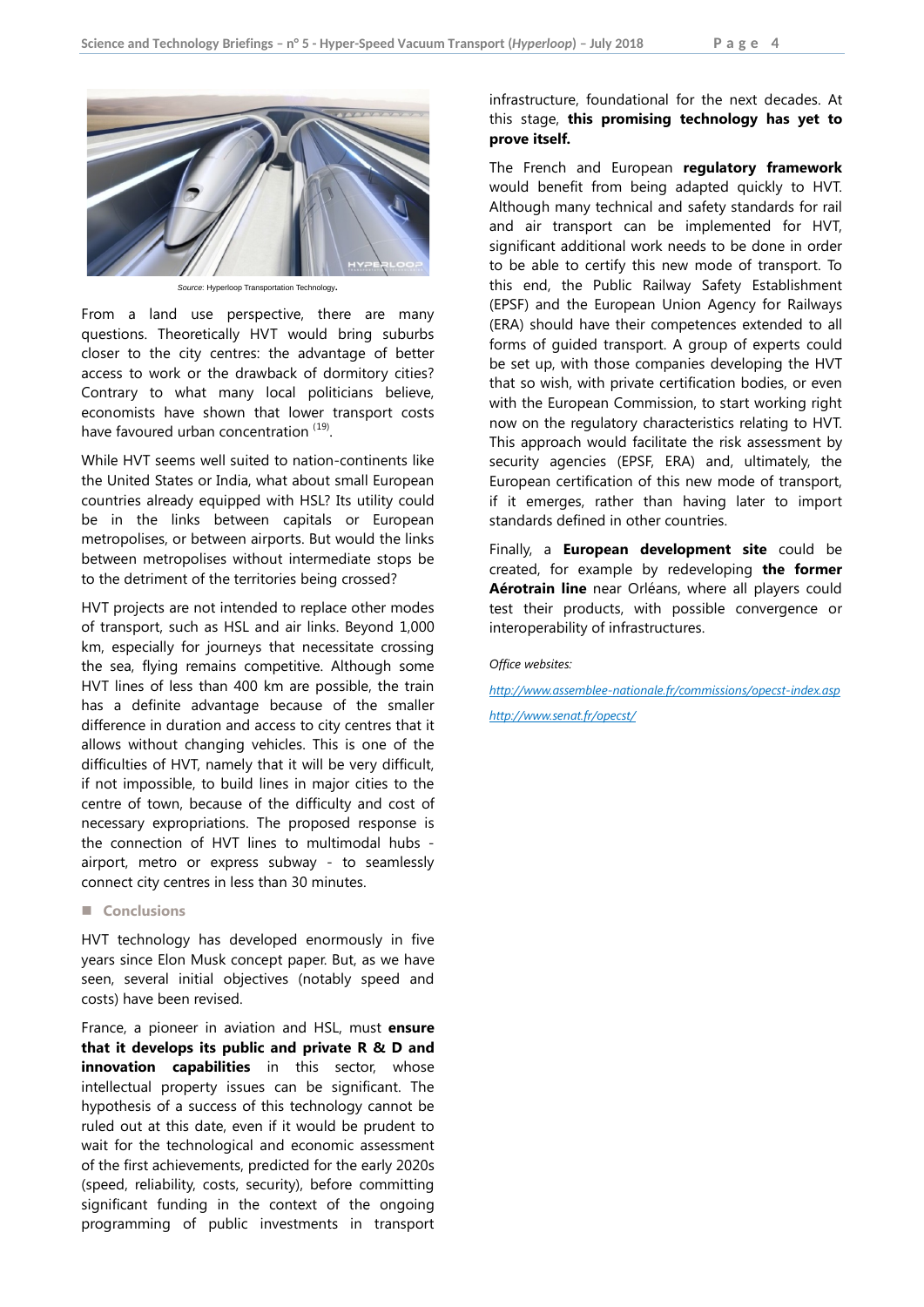*Mr. Marcel Van de Voorde, Professor at the Technological University of Delft, the Netherlands, member of the Scientific Council of the Office*

\_\_\_\_\_\_\_\_\_\_\_\_\_\_\_\_\_\_\_\_\_\_\_\_\_\_\_\_\_\_\_\_\_\_\_\_\_\_\_\_\_\_\_\_\_\_\_\_\_\_\_\_\_\_\_\_\_\_\_\_\_\_\_\_\_\_\_\_\_\_\_\_\_\_\_\_\_\_\_\_\_\_\_\_\_\_\_\_\_\_\_\_\_\_\_\_\_\_\_\_\_\_\_\_\_\_\_\_\_\_\_\_\_\_\_\_\_\_\_\_\_\_\_\_

*Mr. Dominique Bureau, President of the Scientific Council of the Economists of the Société du Grand Paris (SGP), General Engineer of Bridges, Waters and Forests, General Delegate of the Economic Council for Sustainable Development (CESD), President of the Public Statistics Authority*

*Mr. Alexandre Cadain, CEO and co-founder of ANIMA.ai*

*Mr. Yves Crozet, professor at the University of Lyon (IEP), Transport Economics Planning Laboratory (LAET)*

*Mr. Rob Ferber, VP Chief Engineer, Ms. Diana Zhou, Director of Project Strategy and Chief of Staff, Virgin Hyperloop One*

*Mr. Sébastien Gendron, CEO and Co-Founder, Mr. Ryan Janzen, Chief Technology Officer (CTO) and Co-Founder, Mr. Thierry Boitier, Transpod Business Development Director*

*Mr. Pierre Izard, Senior Vice President, Rail System & Technology, Mr. Fabien Letourneaux, System Programs Assistant, System and Technology, and Ms. Laurence Nion, Parliamentary Counsel, SNCF*

*Mr. Laurent Jarsale, Senior Vice President, Mainlines Platform, Mr. Stéphane Kaba, High Speed Business Development Director, Ms. Julie Morel, Strategy Director, and Mr. Damien Cabarrus, Public Affairs Manager France, Alstom*

*Mr. El Miloudi el Koursi and Mr. Joachim Rodriguez, French Institute of Science and Technology in Transportation, Planning and Networks (IFSTTAR) at Villeneuve d'Ascq*

*Mr. Jean-Claude Raoul, former technical adviser of the Federation of Railway Industries, former member of the Board of Directors of Swissmetro and former Director of the European Association for Railway Interoperability (AEIF), which became the Agency of the European Union for Railways (ERA), Mr Michel Laroche, former Deputy Director General for Research and Technology, Safran, and Ms Muriel Beauvais, member of the permanent team, Academy of Technologies*

*Mr Alexandre Zisa, Head of Toulouse, Mr Andres de Leon, Chief Operating Officer (COO), Hyperloop Transportation Technology*

\_\_\_\_\_\_\_\_\_\_\_\_\_\_\_\_\_\_\_\_\_\_\_\_\_\_\_\_\_\_\_\_\_\_\_\_\_\_\_\_\_\_\_\_\_\_\_\_\_\_\_\_\_\_\_\_\_\_\_\_\_\_\_\_\_\_\_\_\_\_\_\_\_\_\_\_\_\_\_\_\_\_\_\_\_\_\_\_\_\_\_\_\_\_\_\_\_\_\_\_\_\_\_\_\_\_\_\_\_\_\_\_\_\_\_\_\_\_\_\_\_\_\_\_

# *Contributions*

#### *Academy of Technologies*

*Service for Science and Technology and Regional Economic Service of the Embassy of France in the United States*

# *Endnotes*

l

<span id="page-4-0"></span>*(1) Concept paper "Hyperloop Alpha": [http://www.spacex.com/sites/spacex/files/hyperloop\\_alpha-20130812.pdf.](http://www.spacex.com/sites/spacex/files/hyperloop_alpha-20130812.pdf)*

<span id="page-4-1"></span>*(2) In English, "hyper-loop" means "super-loop". Since then, the name "Hyperloop" has been registered as a trademark by several companies. In this note, it is proposed to generically refer to this technology as "hyperspeed vacuum transport" (HVT), with the French acronym "THV". This last acronym is also a registered trademark in France and in Europe, for pharmaceutical and medical products (see the INPI brand database), but this does not preclude its use in another context.*

<span id="page-4-2"></span>*(3) About 1,200 kph under normal environmental conditions.*

<span id="page-4-3"></span>*(4) Bearing in mind that the "TGV of the future" does not forecast an increase in speed (320 kph on commercial average), but only a 30% decrease in operating costs, the use of green energy (fuel cell, hydrogen), better quality of service, autonomy and digitisation.*

*(5) In 1860, in Paris in the 21st Century, with a "Railway" (sic) circulating on a viaduct over the Parisian streets with a tube, compressed air and electromagnetic power, and in 1889 In The 21st Century or An American Jounalist's Day In 2889, with "aerotrains" (sic) circulating at 1,500 kph in pneumatic tubes: "If they remembered the faulty functioning of ships and railways, [...], what price would travellers not pay for aerotrains, and especially for these pneumatic tubes, spanning the oceans, in which they are transported at a speed of 1500 kph? "*

*(6) Hyperloop Pod Competition[: http://www.spacex.com/hyperloop](http://www.spacex.com/hyperloop)*

- *(7) Virgin Hyperloop One:<https://hyperloop-one.com/>*
- *(8) Hyperloop Transportation Technology:<http://www.hyperloop.global/>*
- *(9) TransPod:<https://transpod.com/en/>*
- *(10) Infrastructure cost approximately \$100 million per kilometre.*

*(13) The acceptance of smaller horizontal (turning) and vertical (climbing and descending) radii of curvature would*  simultaneously decrease the cost of construction and the speed of movement, which would then result in an average speed of *less than 1200 kph.*

*(14) Compatible with a passenger "standing with a coffee in their hand". Emergency scenarios provide for an emergency deceleration of 1 g, or even several g in the most extreme cases. For the record, an acceleration of 1 g corresponds to the acceleration of gravity on the surface of the earth, excluding air friction, and is 9.81 m / s2.*

*(15) World Expo Dubai scheduled for 2020.*

*<sup>(11)</sup> With projection of a reconstituted reality in screen windows.*

*<sup>(12)</sup> The best way to dissipate energy is to produce as little energy as possible.*